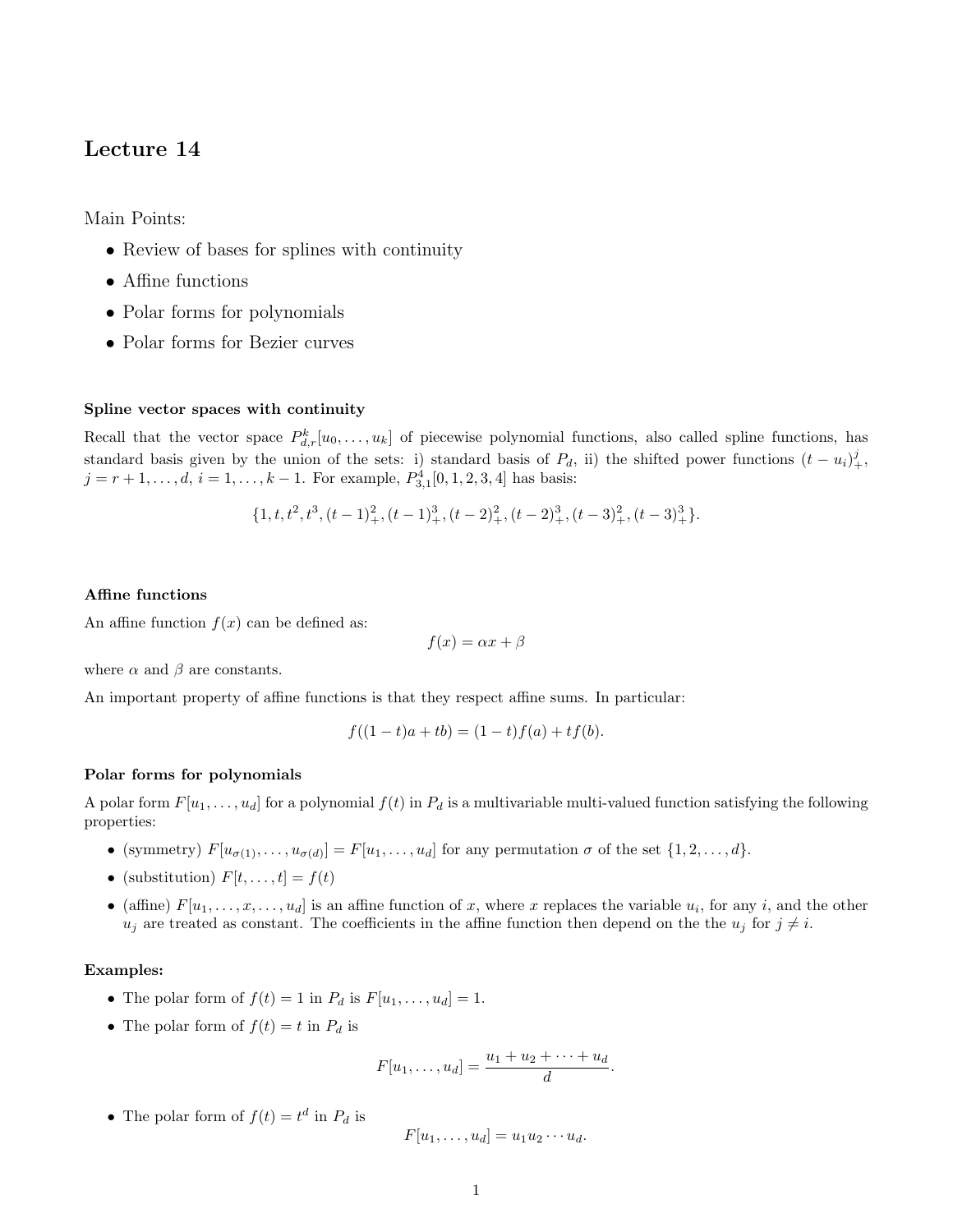• The polar form of  $f(t) = t^2$  in  $P_3$  is

$$
F[u_1, u_2, u_3] = \frac{u_1 u_2 + u_1 u_3 + u_2 u_3}{3}.
$$

• The polar form of  $f(t) = t^3$  in  $P_4$  is

$$
F[u_1, u_2, u_3, u_4] = \frac{u_1 u_2 u_3 + u_1 u_2 u_4 + u_1 u_3 u_4 + u_2 u_3 u_4}{4}.
$$

#### Polar forms for the standard basis

We can find polar forms for any polynomial in the standard basis of  $P_d$  as indicated in the above examples. For  $f(t) = t^j$  in  $P_d$ , we simply form the sum of all products of exactly j variables from the list  $u_1, \ldots, u_d$ , and then divide by  $\binom{d}{j}$ . We can write this as:

$$
F[u_1,\ldots,u_d]=\frac{u_1u_2\cdots u_j+\cdots+u_{d-j+1}u_{d-j}\cdots u_d}{\binom{d}{j}}.
$$

#### Polar forms for Bernstein basis

For  $f(t) = B_i^d(t) = {d \choose i}(1-t)^{d-i}t^i$ , we can form the polar form  $F[u_1,\ldots,u_d]$  which consists of the sum of all terms which are products of  $d - i$  factors of the type  $(1 - u_j)$  and i factors of the type  $u_j$ . We can write this as:

$$
F[u_1, \ldots, u_d] = (1 - u_1)(1 - u_2) \cdots (1 - u_{d-i})u_{d-i+1} \cdots u_d
$$
  
\n
$$
\vdots
$$
  
\n
$$
+ (1 - u_{i+1})(1 - u_{i+2} \cdots (1 - u_d)u_1 u_2 \cdots u_i).
$$

#### Examples:

• The polar form of  $f(t) = B_1^2(t) = 2(1-t)t$  in  $P_2$  is

$$
F[u_1, u_2] = (1 - u_1)u_2 + (1 - u_2)u_1.
$$

- The polar form of  $f(t) = B_1^3(t) = 3(1-t)^2t$  in  $P_3$  is  $F[u_1, u_2, u_3] = (1 - u_1)(1 - u_2)u_3 + (1 - u_1)(1 - u_3)u_2(1 - u_2)(1 - u_3)u_1.$
- The polar form of  $f(t) = B_2^4(t) = 6(1-t)^2 t^2$  in  $P_4$  is

$$
F[u_1, u_2, u_3, u_4] = (1 - u_1)(1 - u_2)u_3u_4 + (1 - u_1)(1 - u_3)u_2u_4 + (1 - u_1)(1 - u_4)u_2u_3
$$

$$
+ (1 - u_2)(1 - u_3)u_1u_4 + (1 - u_2)(1 - u_4)u_1u_3 + (1 - u_3)(1 - u_4)u_1u_2.
$$

#### Polar forms for any polynomial

We define a polar form for a general polynomial to be the sum of polar forms with coefficients with respect to a basis. Specifically, if

$$
f(t) = a_0 + a_1t + a_2t^2 + \dots + a_dt^d,
$$

then a polar form is:

$$
F[u_1, \ldots, u_d] = a_0 F_0 + a_1 F_1 + \cdots + a_d F_d,
$$

where each  $F_i$  is a polar form for  $t^i$  in d variables  $u_1, \ldots, u_d$ .

# Examples: